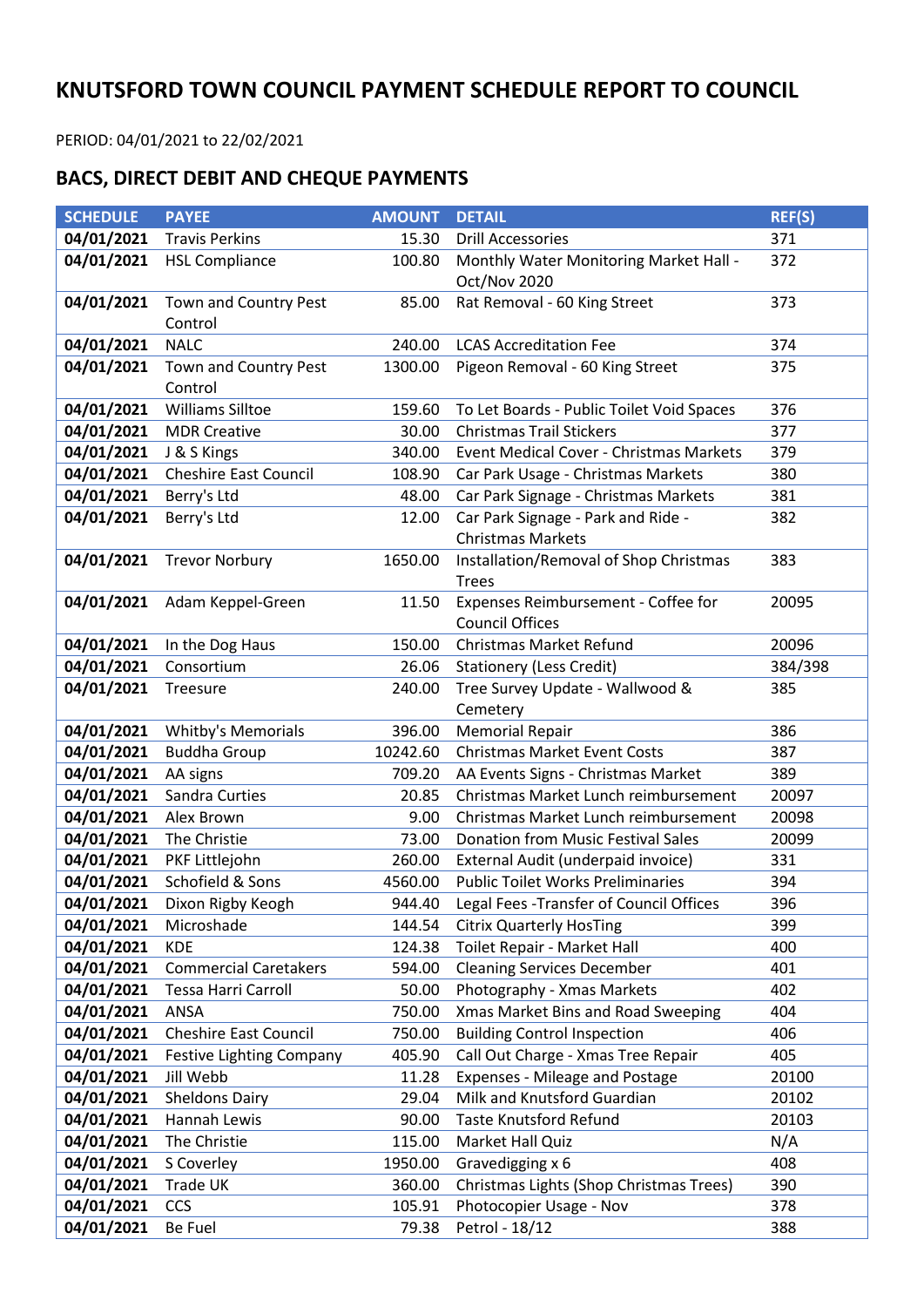| 04/01/2021               | <b>Biffa</b>                     | 99.55                | Market Hall Waste Collection                          | 391          |
|--------------------------|----------------------------------|----------------------|-------------------------------------------------------|--------------|
| 04/01/2021               | <b>Biffa</b>                     | 206.54               | <b>Market Hall Waste Collection</b>                   | 392          |
| 04/01/2021               | <b>Biffa</b>                     | 131.70               | Market Hall Waste Collection                          | 393          |
| 04/01/2021               | Virgin Media                     | 54.00                | Market Hall Broadband - Jan                           | 395          |
| 04/01/2021               | FP Teleset                       | 150.00               | Postage                                               | 397          |
| 04/01/2021               | <b>Be Fuel</b>                   | 0.73                 | Admin Fee                                             | 403          |
| 04/01/2021               | <b>Water Plus</b>                | 178.94               | Allotments Water 19/10 - 23-12                        | 407          |
| 04/01/2021               | ICO                              | 35.00                | <b>Data Protection Fee</b>                            | 20101        |
| 25/01/2021               | <b>Travis Perkins</b>            | 22.19                | Materials for Shelving - Market Hall                  | 409          |
| 25/01/2021               | <b>Travis Perkins</b>            | 16.46                | <b>Materials for Meadow Sign</b>                      | 410          |
| 25/01/2021               | <b>HSL Compliance</b>            | 50.40                | Monthly Water Monitoring Market Hall                  | 411          |
| 25/01/2021               | <b>EVM Contractors</b>           | 31568.70             | Works to Chapel                                       | 413          |
| 25/01/2021               | Dixon Rigby Keogh                | 792.00               | Legal Fees - Renegotiation of Toilet Lease            | 415          |
| 25/01/2021               | Rosehill Furnishings*            | 5508.57              | Tables and Chairs for Cemetery Chapel                 | 419          |
| 25/01/2021               | <b>Travis Perkins</b>            | 6.60                 | <b>WD-40</b>                                          | 420          |
| 25/01/2021               | <b>SLCC</b>                      | 202.00               | <b>BA Membership</b>                                  | 425          |
| 25/01/2021               | <b>SLCC</b>                      | 42.00                | Webinar - Facebook Groups - SC                        | 426          |
| 25/01/2021               | <b>SLCC</b>                      | 42.00                | Webinar - Social Media Engagement - SC                | 427          |
| 25/01/2021               | <b>SLCC</b>                      | 42.00                | Webinar - Social Media Engagement - JW                | 428          |
| 25/01/2021               | <b>SLCC</b>                      | 36.00                | Webinar - Unlawful Planning - BA                      | 429          |
| 25/01/2021               | Manchester Window                | 50.00                | Window Cleaning - Council Offices                     | 430          |
|                          | Cleaners                         |                      |                                                       |              |
| 25/01/2021               | <b>Scottish Power</b>            | 313.36               | Christmas Lighting Utilities 20/21                    | 432          |
| 25/01/2021               | Scottish Power                   | 283.25               | Christmas Lighting Utilities 19/20                    | 434          |
| 25/01/2021               | ANSA                             | 414.00               | <b>Waste Collection - Cemetery</b><br>435             |              |
| 25/01/2021               | David Brade                      | 45.00                | <b>Balloons for Pumpkin Path</b>                      | 20105        |
| 25/01/2021               | Mike Houghton                    | 66.60                | Reimbursement - Printer Cartridge                     | 20106        |
| 25/01/2021               | Sarah Healey                     | 560.00               | <b>Millennium Bursary</b>                             | 20108        |
| 25/01/2021               | <b>Tom Nuttall (Williams</b>     | 65.00                | <b>Christmas Market Refund</b>                        | 20109        |
|                          | Handbaked)                       |                      |                                                       |              |
| 25/01/2021               | G Farquhar (The Brownie          | 65.00                | <b>Christmas Market Refund</b>                        | 20109        |
|                          | Box)                             |                      |                                                       |              |
| 25/01/2021 Water Plus    |                                  |                      | 134.91 Water Supply - Market Hall - 28/01 - 07/01 414 |              |
| 25/01/2021               | <b>RBS</b>                       | 30.00                | <b>Bankline Fees November</b>                         | 20104        |
| 25/01/2021               | <b>Biffa</b>                     | 99.55                | Market Hall Waste Collection                          | 421          |
| 25/01/2021               | <b>Biffa</b>                     | 206.54               | Market Hall Waste Collection                          | 422          |
| 25/01/2021               | <b>Biffa</b>                     | 105.36               | <b>Market Hall Waste Collection</b>                   | 423          |
| 25/01/2021               | FP Mailing                       | 90.00                | <b>Franking Machine Lease</b>                         | 424          |
| 25/01/2021               | Be Fuel                          | 93.74                | Petrol - 29/01                                        | 431          |
| 25/01/2021               | Eon                              | 4169.40              | Market Hall Electricity - Sep - Dec                   | 433          |
| 25/01/2021<br>25/01/2021 | <b>EE</b><br>EE                  | 72.00                | Mobile Phone Dec 2020<br>Mobile Phone Jan 2021        | 436<br>437   |
| 25/01/2021               | <b>RBS</b>                       | 70.80                | <b>Bankline Fees December</b>                         |              |
| 15/02/2021               |                                  | 23.20                | Christmas Illuminations 2020 (2/2)                    | 20107<br>196 |
| 15/02/2021               | <b>Festive Lighting</b><br>Danfo | 17312.98<br>13346.63 | Public Convenience Charges Q4                         | 439          |
| 15/02/2021               | <b>Bailey Audio</b>              | 180.00               | Remembrance Sunday Service Livestream                 | 440          |
| 15/02/2021               | <b>Bailey Audio</b>              | 180.00               | <b>Mayor Making Livestream</b>                        | 441          |
| 15/02/2021               | <b>Bailey Audio</b>              | 420.00               | Xmas Light Switch On Video                            | 442          |
| 15/02/2021               | The Knutsford Directory          | 179.00               | <b>Market Hall Advertising</b>                        | 445          |
| 15/02/2021               | <b>Commercial Caretakers</b>     | 480.00               | Market Hall Cleaning January                          | 446          |
| 15/02/2021               | Fisher German                    | 960.00               | <b>Building Survey - Council Offices</b>              | 447          |
| 15/02/2021               | <b>United Utilities</b>          | 2516.00              | <b>Water Connection - Cemetery Chapel</b>             | 450          |
| 15/02/2021               | <b>Travis Perkins</b>            | 7.91                 | Sealant                                               | 451          |
| 15/02/2021               | <b>Citizens Advice Cheshire</b>  | 4957.50              | Service Grant Q4                                      | 452          |
|                          | North                            |                      |                                                       |              |
|                          |                                  |                      |                                                       |              |